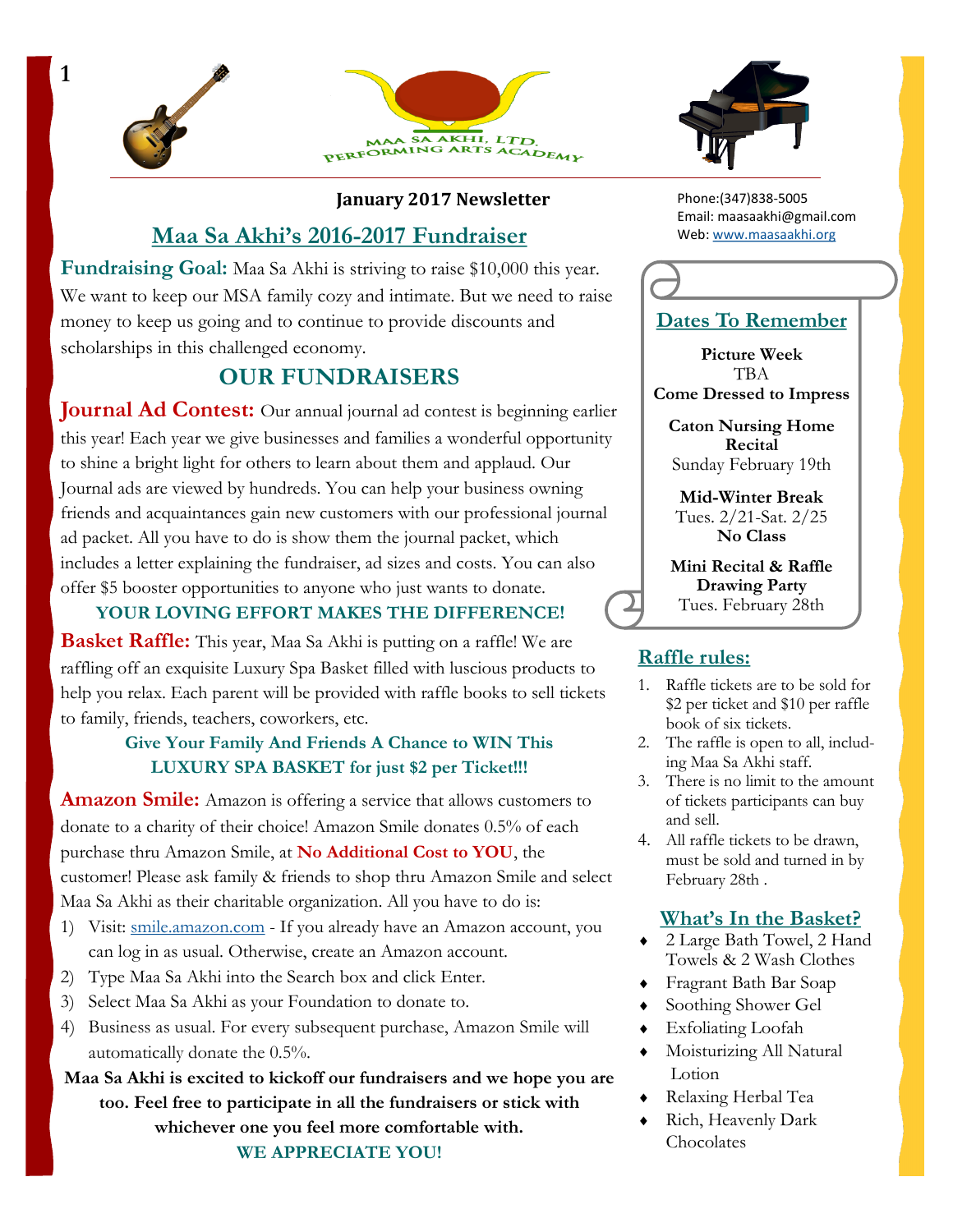## **WELCOMES & THANKS <sup>2</sup>**

### **THANK YOU, CLAUDIA**

**Maa Sa Akhi is delighted to extend a heartfelt THANK YOU to our very own Claudia Jaundoo!**

**Throughout her years at Maa Sa Akhi, Claudia has always been so supportive and an exceptional member of the Maa Sa Akhi family. From creating beautiful place mats to making her delicious polourris for our Spring Recital, Claudia always shines through. And she's done it again!**

**Claudia designed a beautiful basket to jumpstart our basket raffle fundraiser!**

**Thank you, Claudia. We So Appreciate YOU!**

### **WELCOME, MR. FULLERTON**

A warm welcome to our new guitar teacher Colin Fullerton! We're glad to have YOU! Mr. Colin Fullerton began playing the classical guitar at age six. His enthusiasm for the art compelled him to share this love and fascination with anyone willing to listen. Since winning his first guitar competition at age nine, he's performed in a broad variety of venues, from concert halls in Los Angeles, New York, and Spain to churches, nursing homes, and elementary schools throughout

his native North Carolina. His playing has garnered numerous awards and accolades over the years, including first-prize wins in ten national and international competitions, as well as full tuition scholarships to both the prestigious Schwob School of Music at Columbus State University where he earned a Bachelor's degree and the Butler School of Music at the University of Texas where he earned his Master's in Music. While still in

high school at the University of North Carolina School of the Arts, Mr. Fullerton discovered his love of teaching. In just the past few years, Mr. Fullerton developed his enthusiasm and skill as a teacher with a wide array of students from the ages of five to seventy. Mr. Fullerton feels that, ultimately, teaching music is a medium for sharing and developing humanity, and with the right talent and dedication, that humanity can be channeled through an instrument.

## **Welcome, Kunta Aungkh**

A hearty welcome to our new office staff member, Kunta Aungkh Herring, who is succeeding Ms. Helen as Administrative Assistant. Kunta Aungkh was born in Trinidad and moved to the U.S. with his family when he was 4 years old. Having began playing violin at 11 years old, it was no surprise to Kunta Aungkh when his love of music began to blossom. In fact, Kunta Aungkh considers jazz and EDM (Electronic Dance Music) his favorite music genres. During his youth, Kunta Aungkh discovered his love of working with kids when he served as a counselor at

the Children of the Earth Foundation in New Jersey and Latimer Gardens in Queens. After moving to Florida, Kunta Aungkh attended college at Palm Beach State and University of Central Florida, majoring in Pharmacy and Psychology. Although he worked in pharmaceuticals for five years, Kunta Aungkh found himself feeling unsatisfied. It was only when he and a few friends started Happy Elephant, a magazine in which they reviewed music shows and interviewed artists, did he begin to feel fulfilled. Kunta Aungkh moved back to NYC last March with just what MSA needs - a wealth of technological skills and a goal to produce music .

**We Are So Glad To Have YOU!**